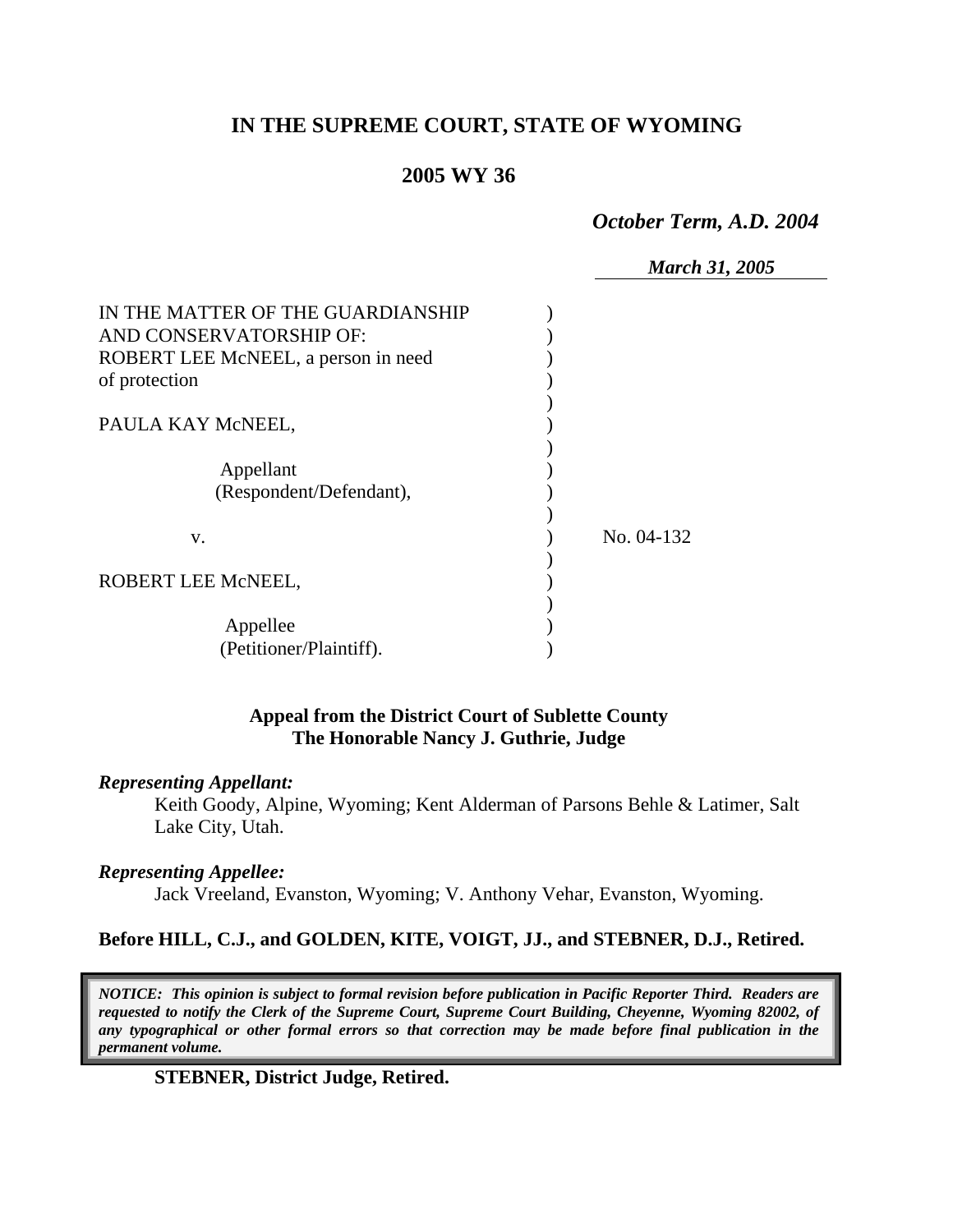[¶1] This is an appeal from the district court's order denying the motions for an independent medical examination and a competency hearing regarding Appellee, Robert Lee McNeel (Mr. McNeel), filed by Appellant, Paula Kay McNeel (Ms. McNeel), in an action wherein Mr. McNeel sought the voluntary appointment of a guardian and conservator on his own behalf. Upon our review, we affirm.

#### *ISSUES*

[¶2] Ms. McNeel phrases the issues on appeal as:

1. Whether the trial court erred in holding that Wyoming law does not require findings of competency prior to appointment of a guardian and conservator.

2. Whether the trial court erred in allowing a guardian and conservator to pursue a divorce action on behalf of a ward without making any determination as to ward's competency.

3. Whether the trial court erred in ruling that a finding of competency is mooted by a contested mediation understanding.

Mr. McNeel sets forth the issues on appeal as follows:

1. Does [Ms. McNeel] have standing in [a] voluntary guardianship/conservatorship proceeding to appeal the District Court's order denying [Ms. McNeel's] motions for an independent medical examination and a competency hearing for [Mr. McNeel]?

2. Is the District Court's order denying [Ms. McNeel's] motions for independent medical examination and for competency hearing an appealable order per W.R.A.P. 1.05?

3. Is [Ms. McNeel's] defacto appeal of the District Court's order appointing guardian and conservator upon the voluntary application of [Mr. McNeel] timely?

4. Is [Ms. McNeel] estopped by law of the case or *res judicata*  from appealing the District Court's appointment of the guardian/conservator upon voluntary petition?

5. Has [Ms. McNeel] waived any right she had to appeal the District Court's appointment of the guardian/conservator?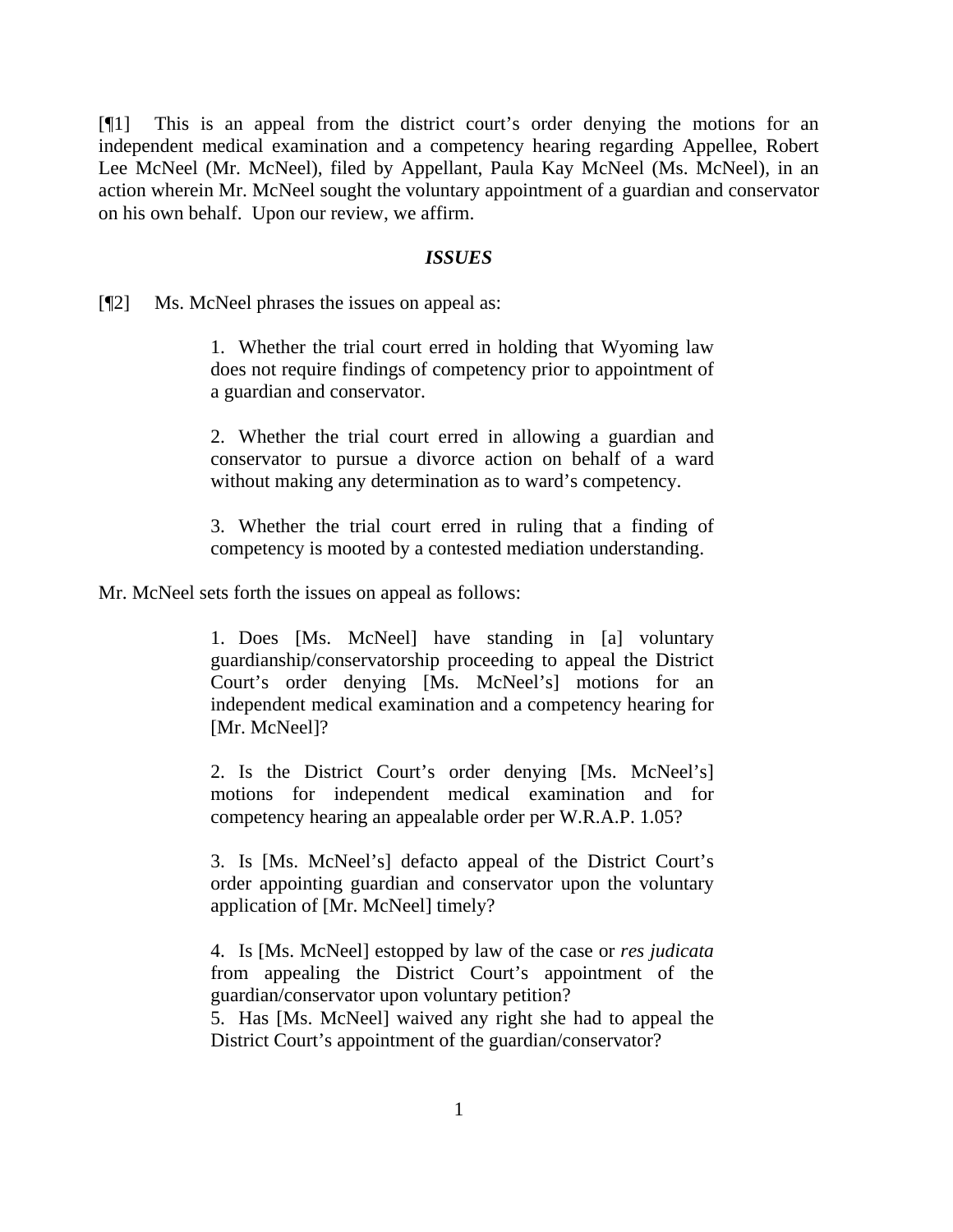6. Does Wyoming law require findings of [Mr. McNeel's] competency prior to appointment of a guardian/conservator upon voluntary petition of [Mr. McNeel]?

7. Should [Ms. McNeel's] second (II) and third (III) arguments be stricken?

8. Should the Court order sanctions in regard to [Ms. McNeel's] appeal?

### *FACTS*

[¶3] On February 25, 2003, Mr. McNeel filed for divorce from Ms. McNeel.<sup>[1](#page-2-0)</sup> In response, Ms. McNeel filed a motion for an independent medical examination and a motion to stay proceedings in the Divorce Action contending that Mr. McNeel was incapacitated and delusional. Because the Divorce Action was stayed for a period of approximately six months, as a result of an agreement entered into between the McNeels, the district court did not rule on Ms. McNeel's motions.

[¶4] On March 3, 2003, Ms. McNeel filed a petition for the involuntary appointment of a temporary guardian and conservator on behalf of Mr. McNeel, in a separate action.<sup>[2](#page-2-1)</sup> Mr. McNeel filed his answer to this petition and demanded a jury trial. On March 27, 2003, the district court continued the hearing on Ms. McNeel's petition and no further action occurred with respect to Guardian/Conservator Action 1.

[¶5] However, on August 6, 2003, the McNeels participated in a court ordered mediation in the Divorce Action. At the mediation, the McNeels agreed to their divorce and to the appointment of a guardian and conservator to help effectuate a property division in the Divorce Action.

[¶6] Subsequently, on August 14, 2003, Mr. McNeel filed a voluntary petition for appointment of a guardian and conservator requesting that Steven D. Olmstead be appointed as his guardian and conservator in a separate and distinct action.<sup>[3](#page-2-2)</sup> Four days later, Ms. McNeel filed a pleading in Guardian/Conservator Action 2 indicating that she did not object to Mr. Olmstead being appointed as Mr. McNeel's guardian and conservator, but did object to Mr. McNeel's voluntary petition, based on her belief that Mr. McNeel did not have the capacity to file the petition. Nevertheless, approximately five days thereafter, Ms. McNeel filed a motion for the appointment of Mr. Olmstead as guardian and conservator for Mr. McNeel in Guardian/Conservator Action 2. This motion indicated that the parties and their

 $\overline{a}$ 

<span id="page-2-0"></span><sup>&</sup>lt;sup>1</sup> We will refer to this litigation as the "Divorce Action."

<span id="page-2-1"></span><sup>&</sup>lt;sup>2</sup> We will refer to this action as "Guardian/Conservator Action 1."

<span id="page-2-2"></span><sup>&</sup>lt;sup>3</sup> We will refer to this matter as "Guardian/Conservator Action 2." Guardian/Conservator Action 2 is the proceeding involved in this appeal.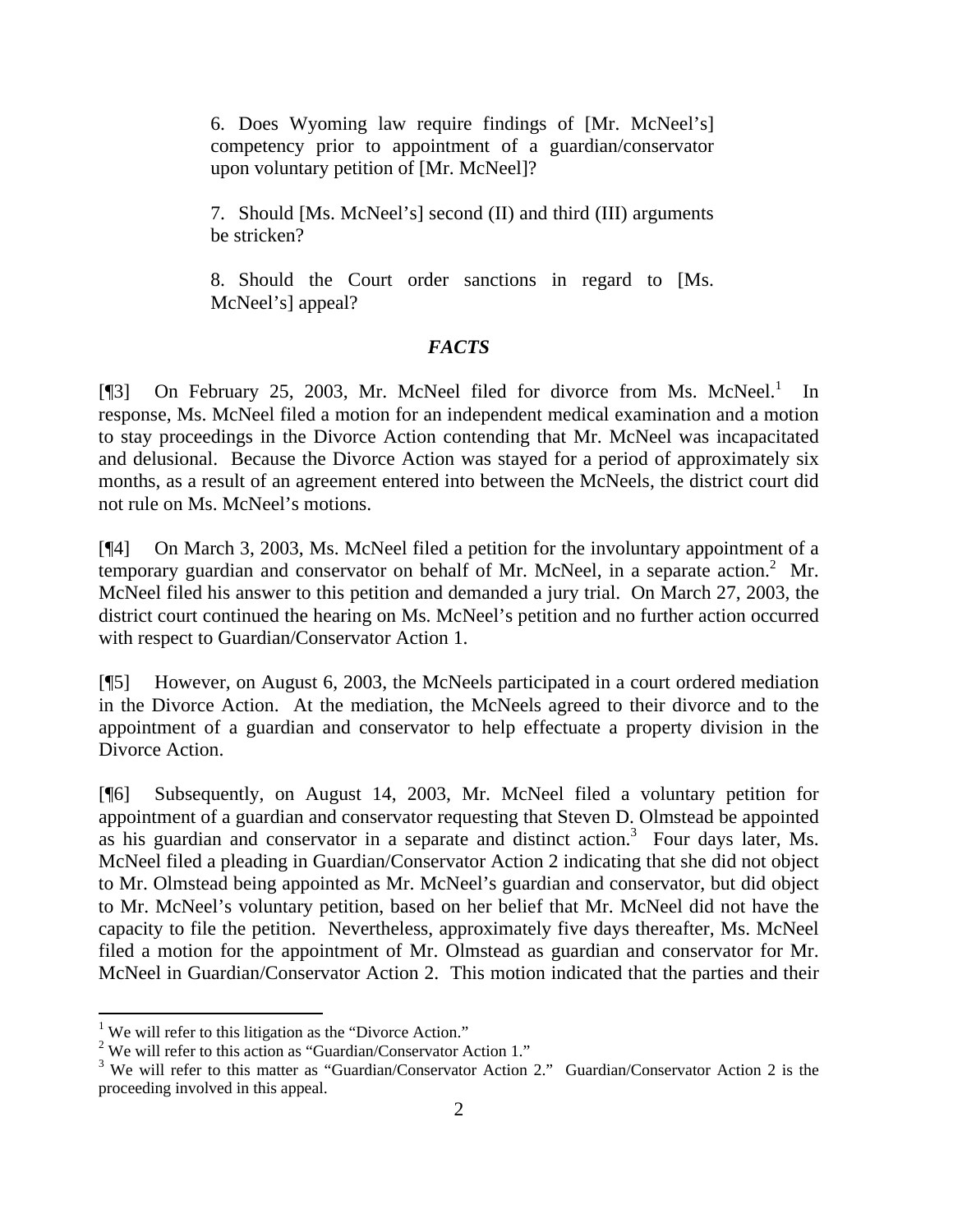attorneys had met with Mr. Olmstead, that the parties had agreed Mr. Olmstead should be appointed guardian and conservator for Mr. McNeel, and that Mr. Olmstead had agreed to serve in such capacity. On September 3, 2003, the district court appointed Mr. Olmstead as guardian and conservator for Mr. McNeel in Guardian/Conservator Action 2. However, the district court's order did not make any specific finding of competency concerning Mr. McNeel, because the district court ruled that such a determination was not necessary with respect to a voluntary petition.

[¶7] On October 21, 2003, Mr. Olmstead filed his resignation as guardian and conservator for Mr. McNeel in Guardian/Conservator Action 2. The district court, however, requested that Mr. Olmstead continue in that capacity at a status conference held on November 19, 2003.[4](#page-3-0)

[¶8] More than three months later, on January 23, 2004, Ms. McNeel filed a petition for appointment of a professional guardian and conservator for Mr. McNeel in Guardian/Conservator Action 2. This petition was subsequently withdrawn by Ms. McNeel. However, on March 1, 2004, Ms. McNeel filed a motion requesting an independent medical examination for Mr. McNeel in Guardian/Conservator Action 2. On March 8, 2004, Ms. McNeel also filed a motion asking that a competency hearing be held concerning Mr. McNeel in Guardian/Conservator Action 2. On April 19, 2004, the district court denied these motions after hearing, ruling that the question of Mr. McNeel's competency was moot in light of the parties' previous mediation agreement in the Divorce Action.

[¶9] On May 11, 2004, Ms. McNeel filed a Notice of Appeal challenging the April 19, 2004 order of the district court entered in Guardian/Conservator Action 2. This notice was signed only by her out-of-state attorney, who had not been admitted to practice in Wyoming. On May 19, 2004, Ms. McNeel filed an Amended Notice of Appeal.

[¶10] The district court allowed Mr. McNeel, through his appointed guardian and conservator, to proceed with the Divorce Action. The district court granted Mr. McNeel a divorce from Ms. McNeel on June 30, 2004. Ms. McNeel did not appeal the decree entered in the Divorce Action.

#### *STANDARD OF REVIEW*

[¶11] Statutory construction involves a question of law and as such, the review of this Court is *de novo*. *Amoco Production Co. v. Department of Revenue, State of Wyo.*, 2004 WY 89, ¶34, 94 P.3d 430, ¶34 (Wyo. 2004).

 $\overline{a}$ 

<span id="page-3-0"></span><sup>&</sup>lt;sup>4</sup> On March 11, 2004, Mr. Olmstead formally withdrew his resignation as the appointed guardian and conservator for Mr. McNeel in Guardian/Conservator Action 2.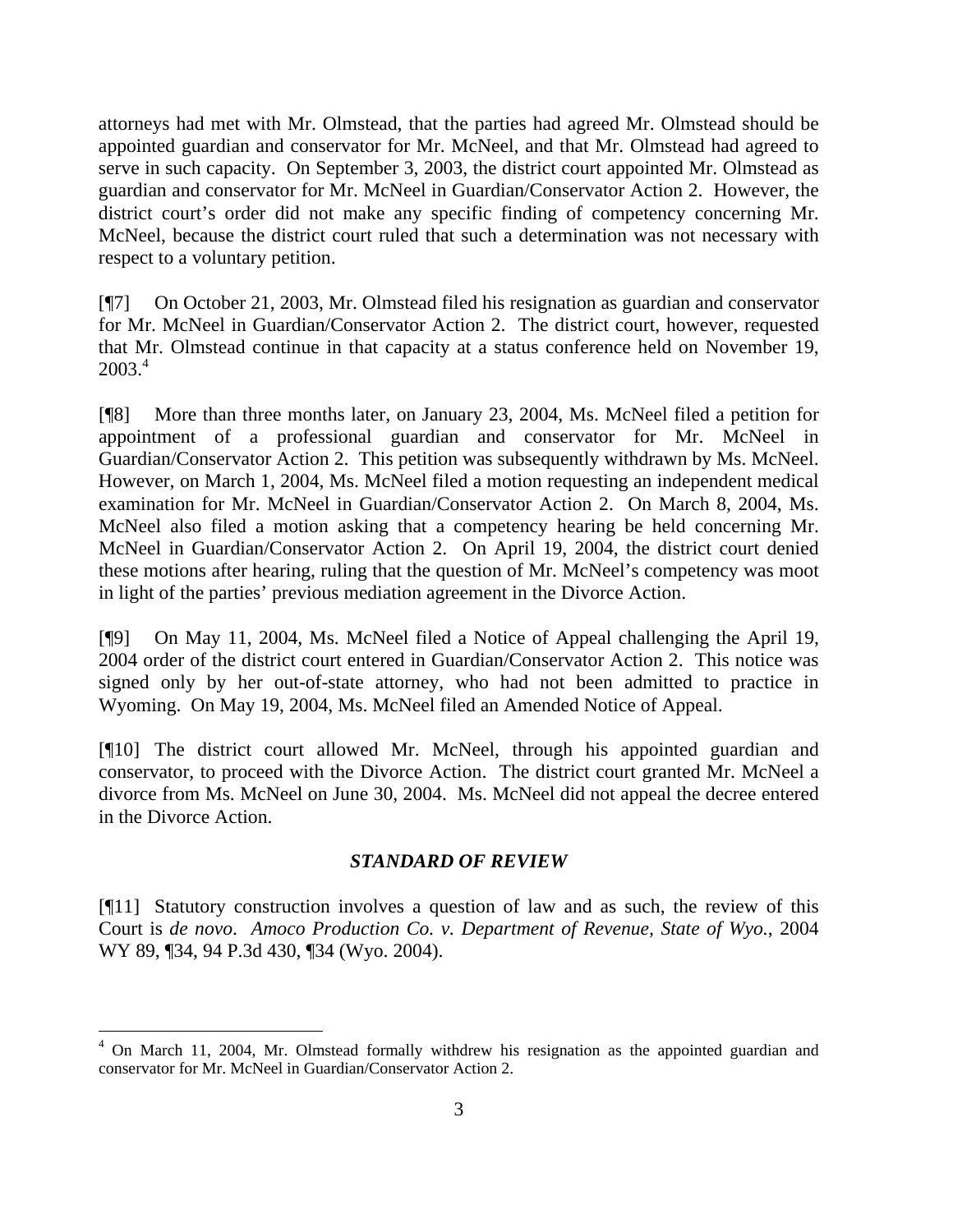. . . . Our rules of statutory construction are well known and we will not repeat them at length. *See Pagel v. Franscell*, 2002 WY 169, ¶9, 57 P.3d 1226, 1230 (Wyo.2002) (*quoting Wyoming Community College Com'n v. Casper Community College Dist.*, 2001 WY 86, ¶¶16-18, 31 P.3d 1242, 1249 (Wyo.2001)). We will, however, note a few particularly pertinent rules of construction. Our primary concern is legislative intent, which intent must be ascertained from the words of the statute. *Id.* Construction is unnecessary where statutory language is unambiguous. *Id.* The intent of an unambiguous statute is determined from the ordinary and obvious meaning of the words used. *In re Wilson*, 2003 WY 105, ¶6, 75 P.3d 669, 672 (Wyo.2003) (*quoting Wyoming Dept. of Transp. v. Haglund*, 982 P.2d 699, 701 (Wyo.1999)). " 'When the words are clear and unambiguous, a court risks an impermissible substitution of its own views, or those of others, for the intent of the legislature if any effort is made to interpret or construe statutes on any basis other than the language invoked by the legislature.' " *Pagel*, 2002 WY 169, ¶9, 57 P.3d at 1230 (*quoting Wyoming Community College Com'n*, 2001 WY 86, ¶16, 31 P.3d at 1249). " 'A statute is clear and unambiguous if its wording is such that reasonable persons are able to agree on its meaning with consistency and predictability.' " *Pagel*, 2002 WY 169, ¶9, 57 P.3d at 1230 (*quoting Wyoming Community College Com'n*, 2001 WY 86, ¶17, 31 P.3d at 1249).

 In addition to these general rules of construction, we also note more specifically that courts are not free to ignore any word the legislature has used. *Keats v. State*, 2003 WY 19, ¶28, 64 P.3d 104, 113 (Wyo.2003). And finally, " 'it is a universal rule that courts will not enlarge, stretch, expand or extend a statute to matters not falling within its express provisions.' " *Knowles v. Corkill*, 2002 WY 119, ¶19, 51 P.3d 859, 865 (Wyo.2002) (*quoting Lo Sasso v. Braun*, 386 P.2d 630, 632 (Wyo.1963)).

*In re* Walsh, 2004 WY 96, ¶¶3 – 4, 96 P.3d 1, ¶¶3 – 4 (Wyo. 2004).

#### *DISCUSSION*

*Procedural Issues.*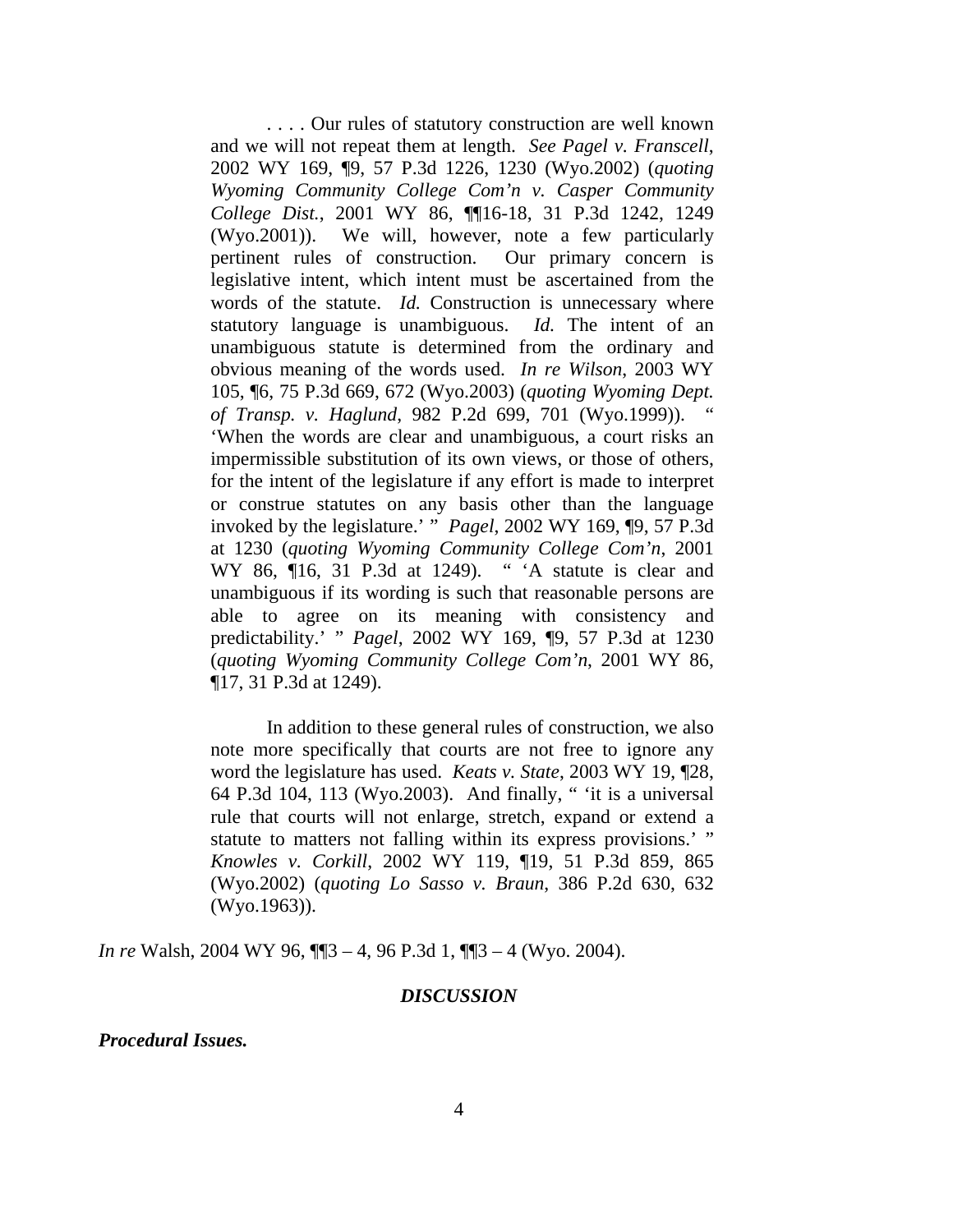[¶12] Initially, Mr. McNeel mounts numerous procedural arguments. He asserts that Ms. McNeel lacks standing to bring the appeal because 1) her appeal is not timely; 2) the district court's order, denying the motions for an independent medical examination and a competency hearing, is a non-appealable order; and 3) Wyoming's voluntary appointment of guardian/conservator procedure is non-adversarial. Upon our review, we do not agree.

[¶13] The district court's order, denying Ms. McNeel's motions for an independent medical examination and a competency hearing, was entered on April 19, 2004. Ms. McNeel filed a Notice of Appeal in Guardian/Conservator Action 2, on May 11, 2004. This Notice of Appeal, however, was signed only by counsel from outside of Wyoming. Said counsel was not licensed to practice law in Wyoming. Ms. McNeel filed an Amended Notice of Appeal, signed by Wyoming counsel, on May 19, 2004.

[¶14] W.R.A.P. 2.01(a) provides that an appeal from a trial court to an appellate court shall be taken by filing the notice of appeal with the clerk of the trial court within 30 days from the entry of the appealable order. Therefore, we conclude that the Amended Notice of Appeal filed by Ms. McNeel was timely. Furthermore, we are not persuaded by Mr. McNeel's argument that, in reality, Ms. McNeel is appealing the order appointing a guardian and conservator for Mr. McNeel, entered on September 3, 2003, in Guardian/Conservator Action 2. Both Notices of Appeal, filed by Ms. McNeel, explicitly specify her appeal pertains to the district court's order denying motions for an independent medical examination and a competency hearing.

[¶15] In addition, Mr. McNeel contends the district court's order, denying Ms. McNeel's motions, is not an appealable order. W.R.A.P. 1.05(a), (b) and (c) defines an appealable order, in applicable part, as an order affecting a substantial right in an action or in a special proceeding, or upon summary application in an action after judgment. Mr. McNeel argues that Ms. McNeel cannot be said to have any substantial rights in Guardian/Conservator Action 2, because a voluntary request for appointment of a guardian and conservator under Wyoming law is a non-adversarial process and Ms. McNeel's motions do not constitute summary applications after judgment. In a related assertion, Mr. McNeel argues that Ms. McNeel lacks standing in Guardian/Conservator Action 2, because Wyoming's statutory scheme for requesting the voluntary appointment of a guardian and conservator does not allow for third-party objectors.

[¶16] This Court has previously discussed the issue of standing. In *Pedro/Aspen, Ltd. v. Board of County Com'rs for Natrona County*, 2004 WY 84, ¶8, 94 P.3d 412, ¶8 (Wyo. 2004)(citing *Jolley v. State Loan and Investment Board*, 2002 WY 7, ¶6, 38 P.3d 1073, ¶6 (Wyo.2002), quoting from *Roe v. Board of County Commissioners, Campbell County*, 997 P.2d 1021, 1022 - 23 (Wyo. 2000)), this Court recognized:

> The doctrine of standing is a jurisprudential rule of jurisdictional magnitude. At its most elementary level, the standing doctrine holds that a decision-making body should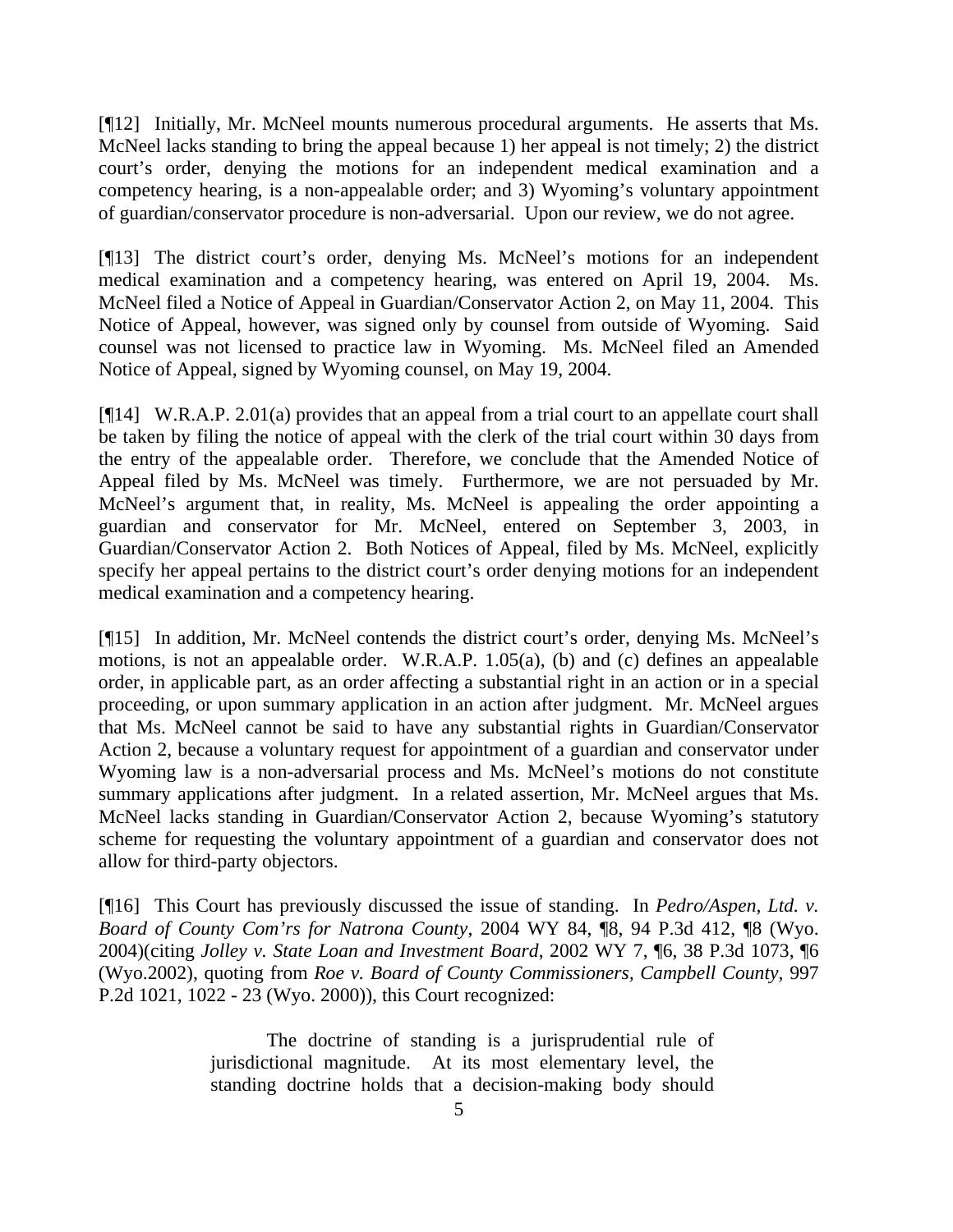refrain from considering issues in which the litigants have little or no interest in vigorously advocating. Accordingly, the doctrine of standing focuses upon whether a litigant is properly situated to assert an issue for judicial or quasi-judicial determination. A litigant is said to have standing when he has a "personal stake in the outcome of the controversy." This personal stake requirement has been described in Wyoming as a "tangible interest" at stake. The tangible interest requirement guarantees that a litigant is sufficiently interested in a case to present a justiciable controversy.

In *Sinclair Oil Corp. v. Wyoming Public Service Com'n*, 2003 WY 22, ¶12, 63 P.3d 887, ¶12 (Wyo. 2003)(quoting *State ex rel. Bayou Liquors, Inc. v. City of Casper*, 906 P.2d 1046, 1048 (Wyo.1995), we elaborated:

> The concept of "standing to sue" refers to a right to relief that goes to the existence of a personal claim for relief. *Matter of Various Water Rights in Lake DeSmet Reservoir*, 623 P.2d 764, 767 (Wyo.1981).

> ... The tangible interest requirement guarantees that a litigant is sufficiently interested in a case to present a justiciable controversy. *Laramie Rivers* [*Co. v. Wheatland Irr. Dist.*], 708 P.2d [20,] at 27 [Wyo. 1985] (quoting *Int'l Ass'n Fire Fighters v. Civil Serv. Comm'n*, 702 P.2d 1294, 1297-98 (Wyo.1985)).

*Schulthess v. Carollo*, 832 P.2d 552, 556-57 (Wyo.1992).

We went further in *Sinclair Oil Corp. v. Wyoming Public Service Com'n*, at ¶13, to state:

In *Foster's, Inc. v. City of Laramie*, 718 P.2d 868, 872- 73 (Wyo.1986) (quoting from *Matter of Various Water Rights in Lake DeSmet Reservoir*, 623 P.2d 764 (Wyo.1981)), we clarified that a potential litigant must show injury or potential injury:

> "'Standing to sue' is a right to relief and goes to the existence of a personal claim for relief. It includes a legal disability, such as insanity or infancy, but it is more. It involves a sufficient stake in an otherwise justiciable controversy to obtain judicial resolution of that controversy. It is closely related to the doctrine of mootness. It requires sufficient personal interest in the outcome of litigation by way of injury or potential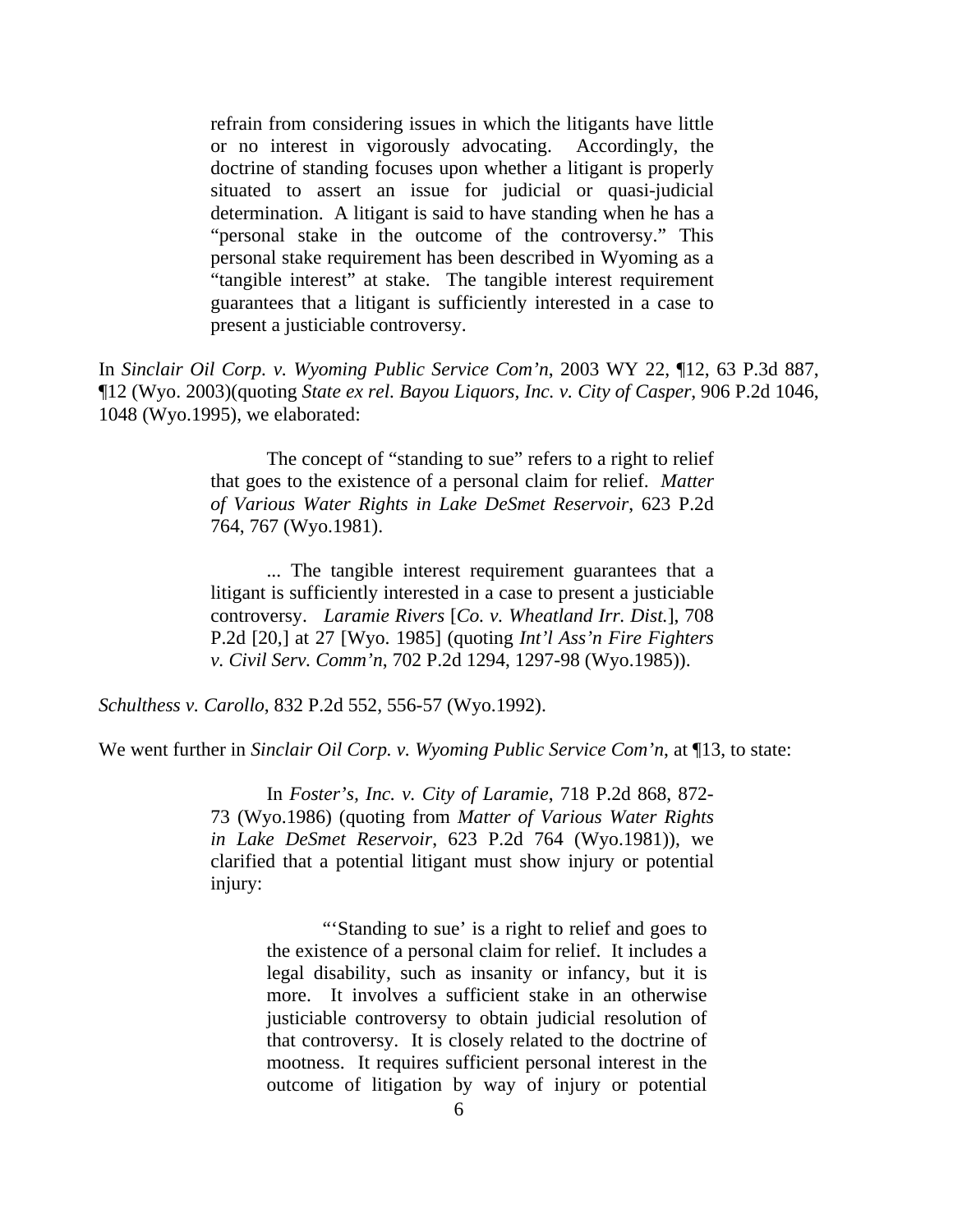injury to warrant consideration by the court." 623 P.2d at 767.

To establish the requisite injury, a petitioner must allege a perceptible, rather than a speculative, harm resulting from the agency action:

. . .

"[A] party is not considered 'aggrieved' when there is only a remote possibility of injury."

"'[P]leadings must be something more than an ingenious academic exercise in the conceivable. plaintiff must allege that he has been or will in fact be perceptibly harmed by the challenged agency action, not that he can imagine circumstances in which he could be affected by the agency's action....' *United States v. Students Challenging Regulatory Agency Procedures (SCRAP)*, 412 U.S. 669, 93 S.Ct. 2405, 2416, 37 L.Ed.2d 254 (1973)." (Citation omitted.) 623 P.2d at 769.

[¶17] Under the facts in this case, we are convinced Ms. McNeel is sufficiently affected to guarantee this Court is faced with the determination of an actual justiciable controversy. While Mr. McNeel tries to minimize Ms. McNeel's involvement, she is properly situated with sufficient pecuniary, personal, and tangible interests at stake given the pending Divorce Action. Ms. McNeel had also previously indicated her concern that Mr. McNeel was mentally incapacitated and delusional.<sup>[5](#page-7-0)</sup> Such involvement assures Ms. McNeel is properly motivated to vigorously advocate her position. Likewise, Ms. McNeel has also shown potential injury or harm is readily perceptible, resulting from the action taken by the district court, rather than merely speculative as argued by Mr. McNeel. Moreover, Wyo. Stat. Ann. § 3-2-105 (LexisNexis 2003) and Wyo. Stat. Ann. § 3-3-106 (LexisNexis 2003) provide the procedures to be utilized with respect to a voluntary application for the appointment of a guardian/conservator. These statutes can only be characterized as setting forth "special proceedings" as defined under W.R.A.P. 1.05(b).

 $\overline{a}$ 

<span id="page-7-0"></span><sup>&</sup>lt;sup>5</sup>After Mr. McNeel filed his complaint in the Divorce Action, Ms. McNeel filed a motion for an independent medical examination and a motion to stay proceedings in the Divorce Action contending that Mr. McNeel was incapacitated and delusional. On March 3, 2003, Ms. McNeel filed a petition for the appointment of a temporary guardian and conservator on behalf of Mr. McNeel in Guardian/Conservator Action 1. In Guardian/Conservator Action 2, Ms. McNeel filed many petitions and motions dealing with the appointment of a guardian and conservator on behalf of Mr. McNeel.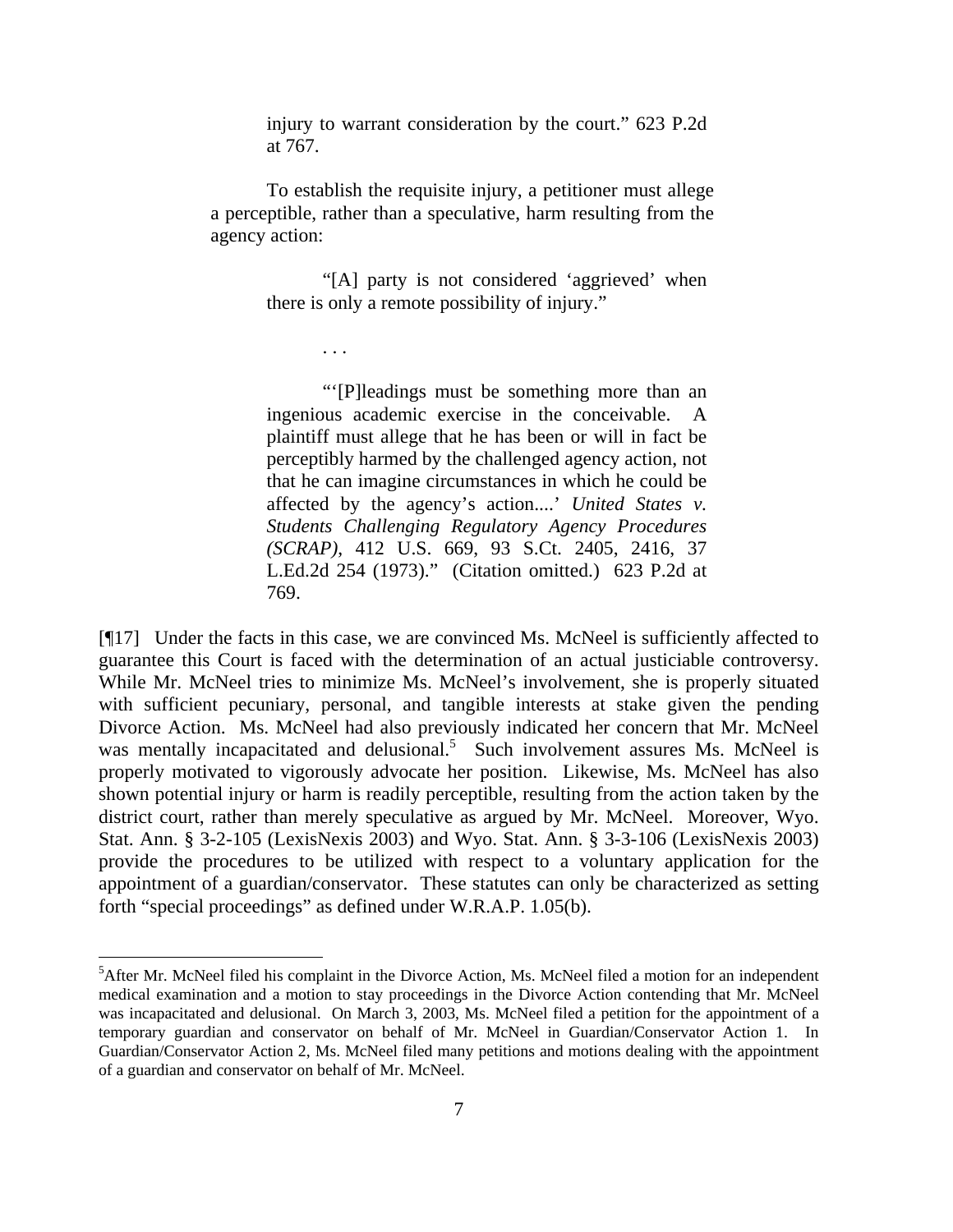[ $[18]$ ] In addition, both Wyo. Stat. Ann. §§ 3-2-105(b) and 3-3-106(b) require that a voluntary petition shall state whether notice of a petition for involuntary guardianship/conservatorship, under Wyoming's involuntary appointment statutes, has been served upon a ward. Similarly, Wyo. Stat. Ann. § 3-1-107 mandates that if an involuntary petition is filed before hearing on a voluntary petition, the court must combine the hearings. Therefore, Wyoming's statutory scheme for the voluntary appointment of a guardian/conservator contemplates that third-parties may participate in that process by taking appropriate action.

## *Voluntary Petition Issues.*

[¶19] Ms. McNeel argues that the district court erred in determining Wyoming law does not require findings of competency prior to the appointment of a guardian and conservator. Essentially, she argues that no matter how well intentioned a person may be, that person cannot enter into agreements if that person is incapacitated. Accordingly, a voluntary petition for appointment of a guardian/conservator presupposes that the ward has capacity to consent to the appointment. In support of this argument, Ms. McNeel relies upon our holding in *Thoeming v. District Court*, 379 P.2d 543 (Wyo. 1963). Ms. McNeel also contends the district court erred in holding that Mr. McNeel's competency was mooted by the parties' agreement at mediation. In essence, she again argues that Mr. McNeel did not have the capacity to enter into that agreement.

[¶20] In response, Mr. McNeel contends that the district court correctly held that Wyoming law does not require findings of competency prior to the appointment of a guardian/conservator, upon a voluntary petition. He asserts that both Wyo. Stat. Ann. §§ 3- 2-105 and 3-3-106 simply require the appointment of a guardian/conservator when the court finds that such would be in the best interest of the petitioner. Mr. McNeel further distinguishes our holding in *Thoeming* as merely interpreting Wyo. Stat. § 3 – 2 (Michie 1957) and not the new voluntary procedures enacted by the legislature in 1985 through Wyo. Stat. Ann. §§ 3-2-105 and 3-2-106. Finally, Mr. McNeel argues the ruling made by the district court that "the question of whether Mr. McNeel was competent is moot due to the parties' agreement at mediation" does not constitute appealable error because the district court correctly ruled competency is not an issue in a voluntary petition proceeding.

[¶21] Wyo. Stat. Ann. § 3-2-105(a) (LexisNexis 2003) squarely sets forth (emphasis added):

> (a) A guardian may be appointed by the court upon the petition of the proposed ward, including a minor who has reached the age of fourteen (14) years, *if the court determines that the appointment is in the best interest of the petitioner.*

Further, Wyo. Stat. Ann. § 3-3-106(a) (LexisNexis 2003) clearly provides (emphasis added):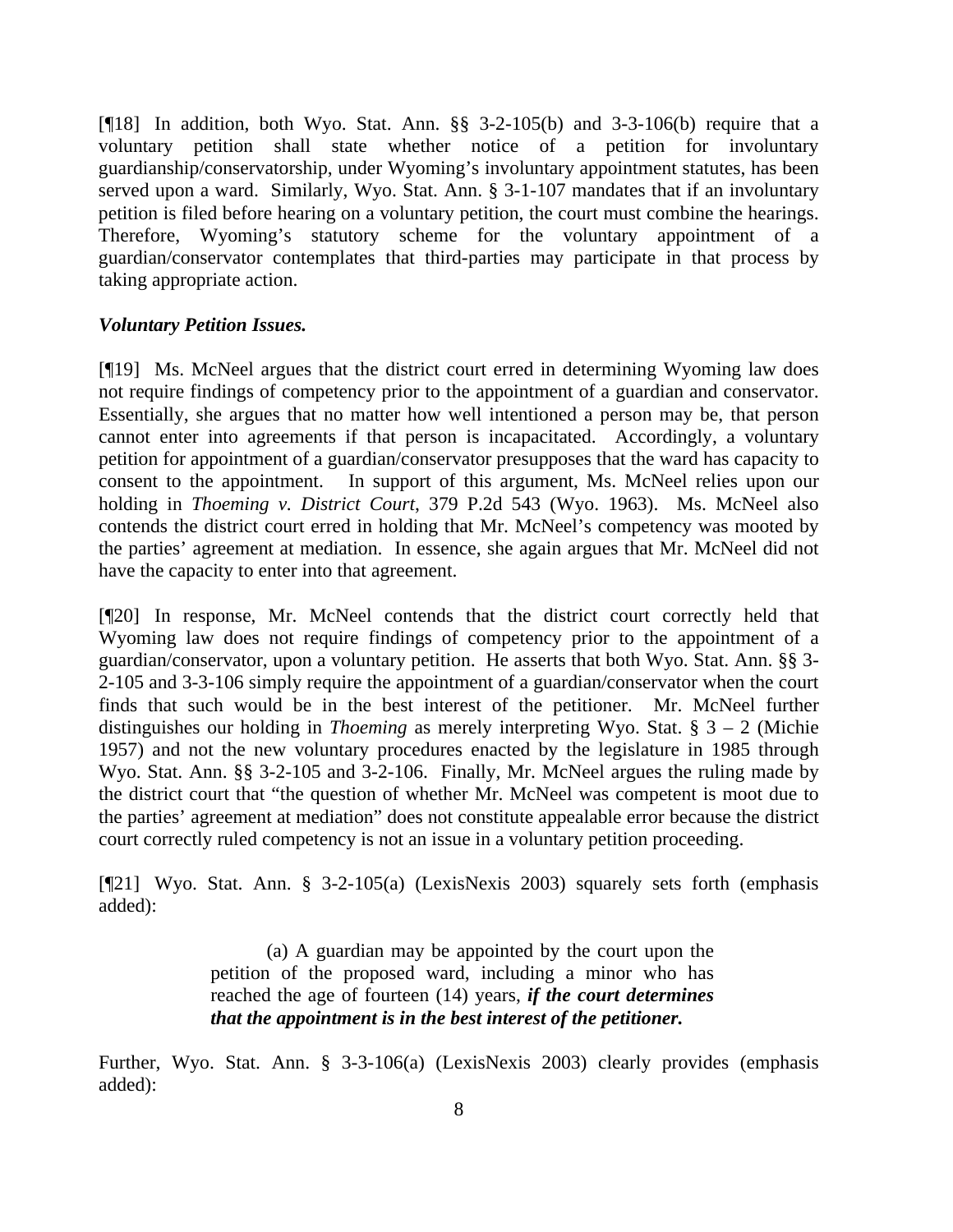(a) The court may appoint a conservator upon the petition by the proposed ward if:

> (i) The petitioner has reached the age of fourteen (14) years; and

### (ii) *The court determines that the appointment of a conservator is in the best interest of the petitioner.*

Therefore, the plain wording used within these statutes leaves little doubt the legislature intended that a court may appoint a guardian/conservator for a ward through the defined voluntary process, upon the sole determination that such appointment is in the best interest of the ward. Nevertheless, as noted above, Ms. McNeel argues it is inherent a guardian may not be appointed until a court holds a competency hearing. In support of this proposition, Ms. McNeel cites the case of *Thoeming v. District Court*, 379 P.2d 543, 544 (Wyo. 1963), wherein this Court stated:

> The basic question in the matter before us is the jurisdiction of the district court to enter the order for the guardianship of the person and estate of Thoeming. Although several matters pertaining thereto are argued, the case turns upon the authority of the district court to proceed under the provision of § 3-2, W.S.1957, with the appointment of a guardian for an adult person who had not been legally adjudged an incompetent or insane person under the provisions contained in §§ 25-1 to 25-13, W.S.1957, relating to insane persons. It is conceded by the respondents that there was no hearing regarding incompetency by a lunacy commission or jury and that there was no direct finding concerning the matter. It is the contention of respondents that the guardianship proceeding in district court was not adversary in nature, was taken solely for the protection of Thoeming who was not insane but incompetent, and that guardianship statutes must of necessity be summary in nature and have flexibility. Such position is entirely without merit. It is elementary that proceedings for adjudication of insanity or mental incompetency are required to be in strict compliance with statutory requirements. *Hultquist v. People*, 77 Colo. 310, 236 P. 995; *State ex rel. Leonidas v. Larson*, 109 Mont. 70, 92 P.2d 774. In the absence of such compliance a judgment declaring a person to be of unsound mind is void. *McFarland v. Commonwealth*, 249 Ky. 128, 60 S.W.2d 360; *Ex parte McLaughlin*, Mo.App., 105 S.W.2d 1020; *In re Ellern*, 23 Wash.2d 219, 160 P.2d 639; 44 C.J.S. Insane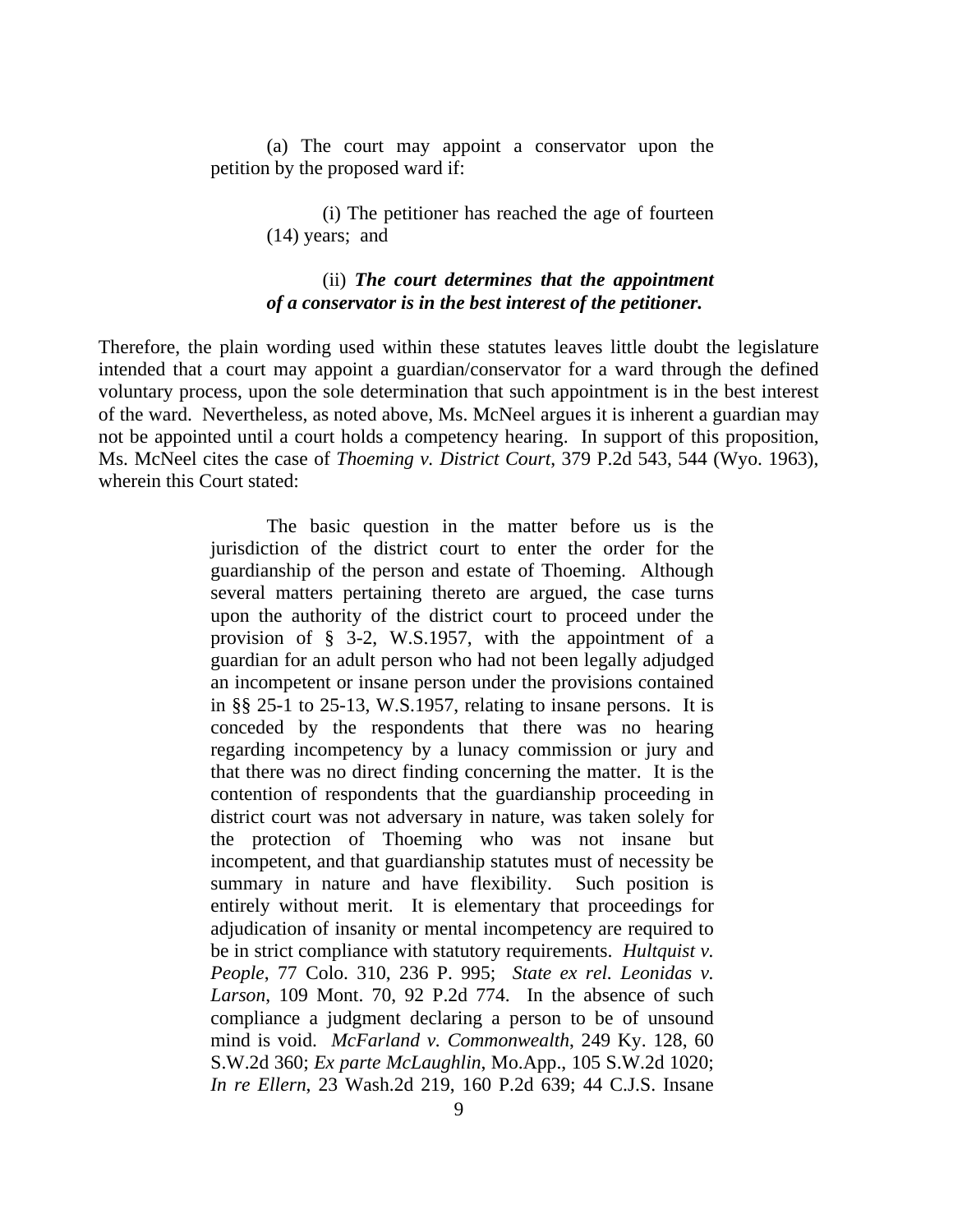Persons § 14. One court in this area has well expressed the rule in saying, "If there is any class of cases which should be conducted with the utmost care to observe all of the requirements of the statute, it is the cases conducted for the purpose of determining the sanity of a citizen. \* \* \*" (*In re Wells' Estate*, 133 Or. 155, 289 P. 511, 512.) The statute under which the district court acted, § 3-2, W.S.1957, reads:

> "The district court of each county, or the judge thereof, when it appears necessary, may appoint guardians for the persons and estates, or either of them, of minors, incompetents or insane persons, who have no legally appointed guardian \* \* \*."

In its genesis (Laws 1890-1891, ch. 70, art. 21, § 1), the statute dealt only with minors. The revision contained in S.L. of Wyoming, 1931, ch. 73, § 145, added "incompetents or insane persons" to the category, but provided no means for adjudicating them to be such. Accordingly, we look to Title 25 of W.S.1957 for procedure. In that connection we observe that one of the definitions of an insane person under § 25-2, W.S.1957, is "a person of unsound mind and incapable of managing his own affairs." The procedure for determining that a person is insane or mentally incompetent is definite and clear. It requires a finding either by a lunacy commission or by a jury and that only after various steps have been taken. Any attempt to adjudicate a person as an "incompetent" without compliance with the statutes contained in this chapter would be a deprivation of due process. Since there had been no adjudication of Thoeming's incompetence on July 13, 1962, the district court was without jurisdiction to appoint a guardian for him and such purported order is void.

Ms. McNeel argues that an independent medical examination and a competency hearing are mandatory procedures that a court cannot ignore. Since the district court failed to comply with these requirements, Ms. McNeel asserts the district court did not have the jurisdiction to appoint Mr. Olmstead as guardian/conservator for Mr. McNeel.

[¶22] A simple reading of the quoted language in *Thoeming* makes it evident our holding in that case is applicable only towards an interpretation of the statutory guidelines that were in place at that time, or at most, cases wherein a similar involuntary process is involved. Furthermore, the voluntary petition scheme, which is currently in place, was first enacted in 1985 without any statutory predecessors. Prior to 1985, Wyoming only authorized the appointment of guardians/conservators for "minors, incompetents or insane persons." Wyo.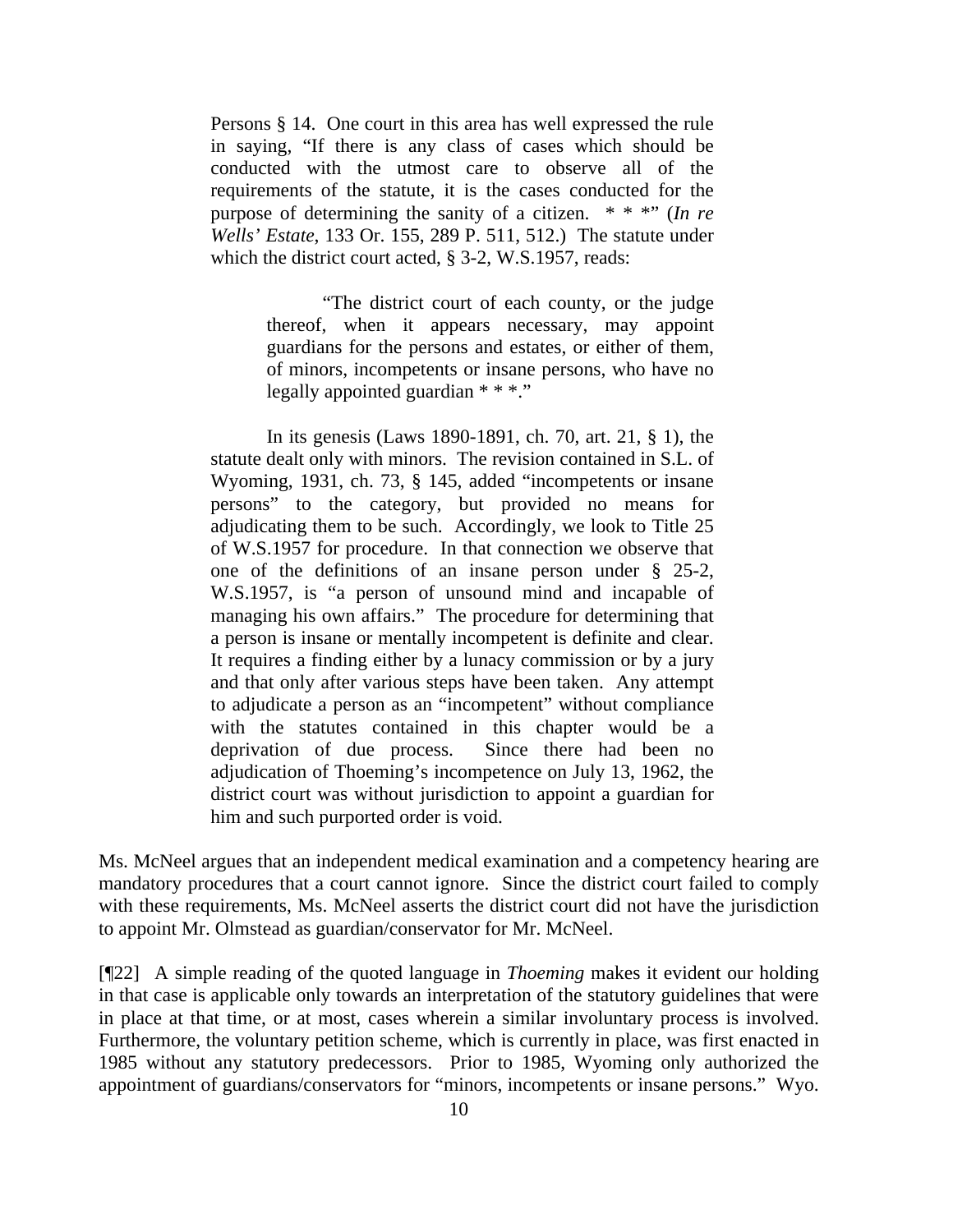Stat. Ann.  $\S$  3 – 2 (1957). Accordingly, this Court did not even impliedly address the current voluntary petition statutes through its opinion in *Thoeming*.

[¶23] This conclusion is also supported by review of Wyoming's current overall statutory makeup regarding the appointment of guardians/conservators. As indicated above, a court may appoint a guardian/conservator for a ward under the voluntary appointment process if the court finds that such would be in the best interest of the ward. Wyo. Stat. Ann. §§ 3-2- 105(a) and 3-3-106(a) (LexisNexis 2003). However, as noted previously, a voluntary petition must designate if notice of a petition for involuntary guardianship/conservatorship has been served upon a ward under Wyoming's involuntary appointment statutes. Wyo. Stat. Ann. §§ 3-2-105(b) and 3-3-106(b) (LexisNexis 2003). Likewise, Wyo. Stat. Ann. § 3-1-107 (LexisNexis 2003) mandates that if an involuntary petition has been filed prior to the time of hearing, on a voluntary petition, the court shall combine the hearings.

[¶24] Therefore, if a third party has any inclination that the competency of a proposed ward is of concern upon the filing of a voluntary appointment petition, that third party need only file an involuntary petition pursuant to Wyo. Stat. Ann. §§ 3-2-101 and 3-3-101 (LexisNexis 2003) prior to hearing on the voluntary petition. In making such an application, the competency of the proposed ward is placed directly at issue as both statutes require enumeration of the status of the proposed ward as "a minor, an incompetent person or a mentally incompetent person and the reason for the petition." Likewise, it is mandatory for a court to state its findings, including the reasons why the ward is in need of a guardian/conservator. Wyo. Stat. Ann. §§ 3-2-104(b)(i) and 3-3-104(b)(ii) (LexisNexis 2003).

[¶25] Finally, we believe that common sense supports our determination that differing requisites must be shown in an involuntary, as opposed to a voluntary, petition for appointment of a guardian/conservator. Wyo. Stat. Ann.  $\S$  3-1-101(a)(ix) and (xii) (LexisNexis 2003) together define an "incompetent person" as an individual who is unable unassisted to properly manage and take of himself or his property as a result of infirmities of advanced age, physical disability, disease, the use of alcohol or controlled substances, mental illness, mental deficiency, or mental retardation. In a voluntary situation, a proposed ward may be competent but desire assistance of a guardian/conservator in a particular realm of his life dealing with finances, real or personal property, health issues, or the like. Hence, it is probable that the legislature intended to allow the district court to appoint a guardian/conservator for a ward who voluntarily requests assistance, upon the limited showing that such appointment would be in the ward's best interest. Thereby, a proposed ward may make voluntary application for assistance, without the uncomfortable and daunting proposition of having to admit he is incompetent.

[¶26] We, therefore, hold pursuant to Wyo. Stat. Ann. §§ 3-2-105(a) and 3-3-106(a) that when an involuntary petition for appointment of a guardian/conservator is not filed prior to hearing on the voluntary petition, a court may appoint a guardian/conservator for a ward solely upon a finding that such appointment would be in the best interest of the ward.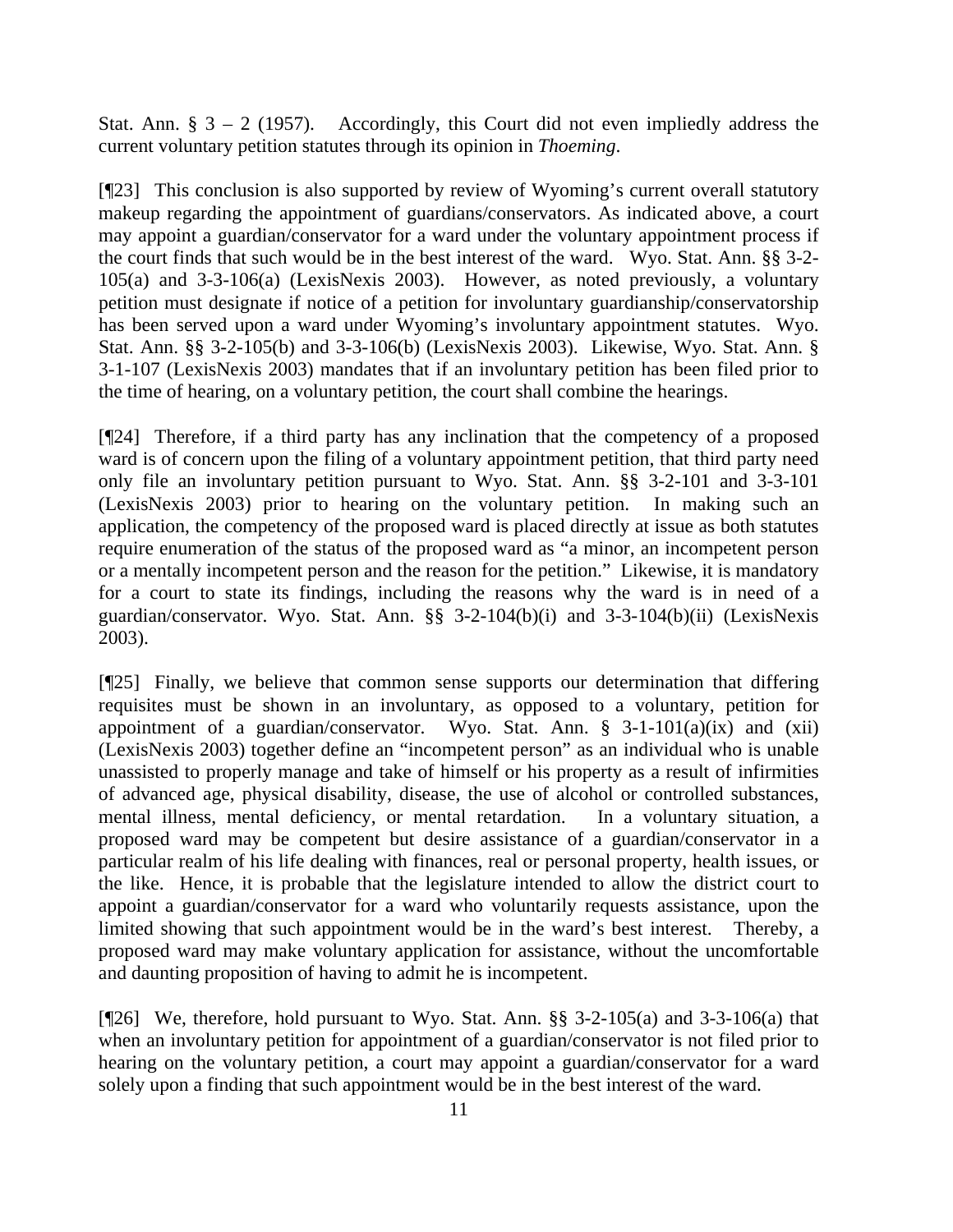[¶27] Additionally, Ms. McNeel infers the district court was required to determine the competency of Mr. McNeel pursuant to Wyo. Stat. Ann. § 3-1-107 (LexisNexis 2003) because 1) she had previously filed an involuntary petition for the appointment of a guardian/conservator for Mr. McNeel in Guardian/Conservator Action 1, and/or 2) she had directly requested the same through numerous motions filed in Guardian/Conservator Action 2. Under the circumstances in this case, we do not agree.

[¶28] Ms. McNeel filed a petition for the appointment of a temporary guardian and conservator on behalf of Mr. McNeel in Guardian/Conservator Action 1. The district court continued the hearing on Ms. McNeel's petition and no further action occurred with respect to Guardian/Conservator Action 1. Therefore, Ms. McNeel effectively abandoned such effort.

[¶29] Later, Ms. McNeel did not object to Mr. Olmstead being appointed as Mr. McNeel's guardian and conservator, but did object to Mr. McNeel's voluntary petition based on her belief that Mr. McNeel did not have the capacity to file the petition in Guardian/Conservator Action 2. Nevertheless, Ms. McNeel in her motion for a guardian and conservator subsequently indicated that 1) the parties and their attorneys had met with Mr. Olmstead, 2) that the parties had agreed that Mr. Olmstead should be appointed guardian and conservator for Mr. McNeel, and 3) that Mr. Olmstead had agreed to serve in such capacity. Thus, the pending objection to Mr. McNeel's voluntary petition was withdrawn by Ms. McNeel. Ms. McNeel further agreed to the appointment of Mr. Olmstead.

[¶30] On September 3, 2003, the district court appointed Mr. Olmstead as guardian and conservator for Mr. McNeel in Guardian/Conservator Action 2. Nearly three months later, Ms. McNeel filed a petition for appointment of a professional guardian and conservator for Mr. McNeel. This petition was subsequently withdrawn by Ms. McNeel.

[¶31] Ms. McNeel again filed a motion on March 1, 2004, requesting an independent medical examination for Mr. McNeel. A second motion was filed a week later, by Ms. McNeel, requesting a competency hearing. Both motions were filed months after the district court had already appointed a guardian and conservator for Mr. McNeel.

[¶32] Ms. McNeel did not comply with the explicit parameters set forth in Wyo. Stat. Ann. § 3-1-107. An involuntary petition was not filed, or openly pending, prior to entry of the district court's order on Mr. McNeel's voluntary petition. Additionally, Ms. McNeel's last two motions requesting an independent medical examination and a competency hearing were well overdue. The district court was, therefore, under no requirement to make a competency ruling, as required under the involuntary appointment process pursuant to Wyo. Stat. Ann. § 3-1-107.

[¶33] In conclusion, we need not address those remaining issues brought forth by the parties in this appeal surrounding the voluntary petition of Mr. McNeel in